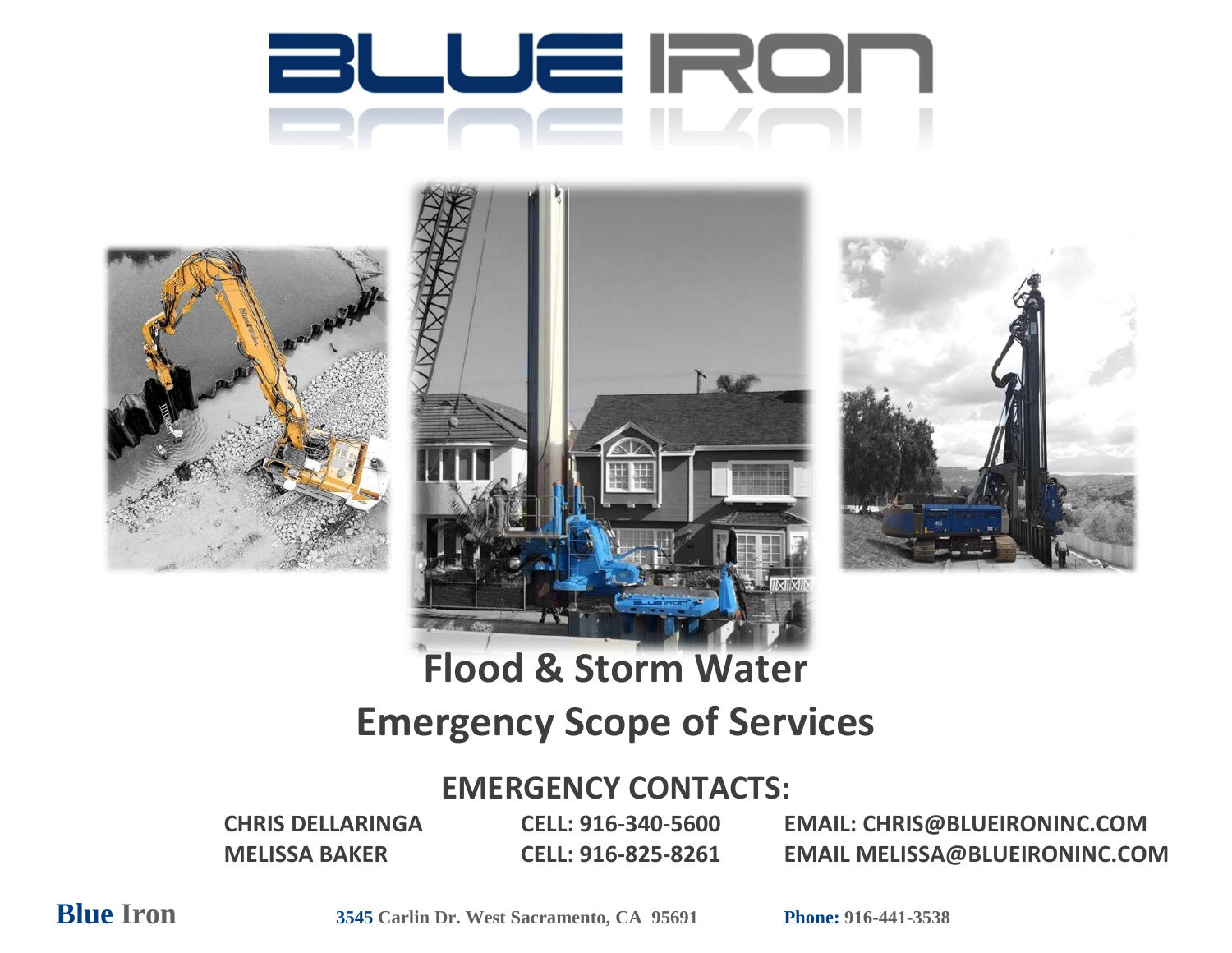

## **Flood & Storm Water Scope of Services**

Blue Iron is a full service General Engineering Contractor and is the US leading provider of sheet pile installation utilizing **Vibration & Percussive free methods**. The ability to install sheet pile without the use of Vibration is critical within levee systems to eliminate liquefaction which could potentially cause further damage to the integrity of the system. The full scope of services Blue Iron is readily equipped to provide in the event of an emergency include but not limited to:

- $\checkmark$  Sheet Pile Installation utilizing Giken Silent Piler
- $\checkmark$  All types of Sheeting  $\checkmark$  Shoring  $\checkmark$  Bracing
- $\checkmark$  Earthen Embankments
	- **Placement & compaction of engineered fill**
	- Placement of rock & rip rap
- $\checkmark$  Pumping/Dewatering/Unwatering

Additional Factors:

- $\checkmark$  Centrally located in West Sacramento and can access the Bay Area & Central Valley within hours
- $\checkmark$  Extensive fleet of Equipment
	- Giken Silent Pilers Vibration & Percussive Free
	- ABI Mobil Ram & Hanging Vibros
	- **Excavators**
	- **Loaders**

 $\checkmark$  Inventory of Interlocking Sheet pile available to be loaded on a truck in minutes.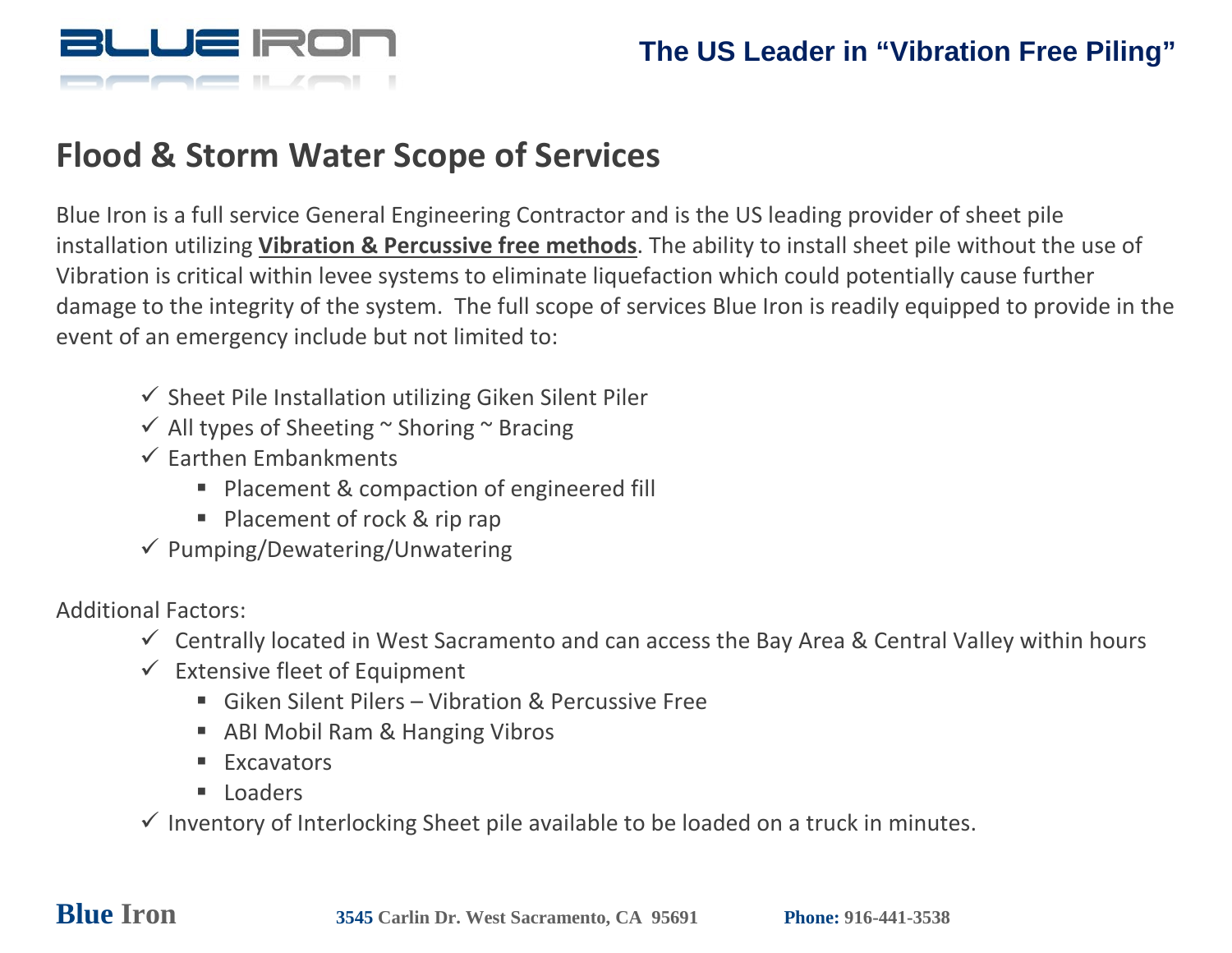

### **CALIFORNIA AQUADUCT - EMERGENCY SEEPAGE REPAIR**

- **1. Project Title & Location:** Emergency Seepage Repair Los Banos, CA
- **2. Reference:** Department of Water Resources
- **3. Reference POC:** Armando Lopez, Project Manager, 916-216- 4459
- **4. Description**: Installed 1,000 LF of 60' long sheet
- **5. Repair:** Blue Iron installed sheet pile utilizing the Giken Silent Piler along the California aquaduct to remediate a seepage thru the levee. Previous repair attempts included placing engineered fill and rock all without remediating the seep. After the sheet pile was installed they were able to stop pumping water as the sheet pile successfully cut off the seepage.



### **STATEN ISLAND - EMERGENCY SEEPAGE REPAIR**

- **1. Project Title & Location:** Staten Island
- **2. Reference:** Galindo Construction
- **3. Reference POC:** Ron Galindo 916-997-2735
- **4. Description**: Installation of 100 LF of 40 ft sheet pile
- **5. Repair:** Blue Iron was called and responded with equipment and materials within 24 hours to the call to install sheet pile due to a seepage in the levee threatening California crops. We were able to work multiple shifts to cut off the leakage thru the levee and successful save the area from a massive costs due to damage that would have been caused had the levee breached.

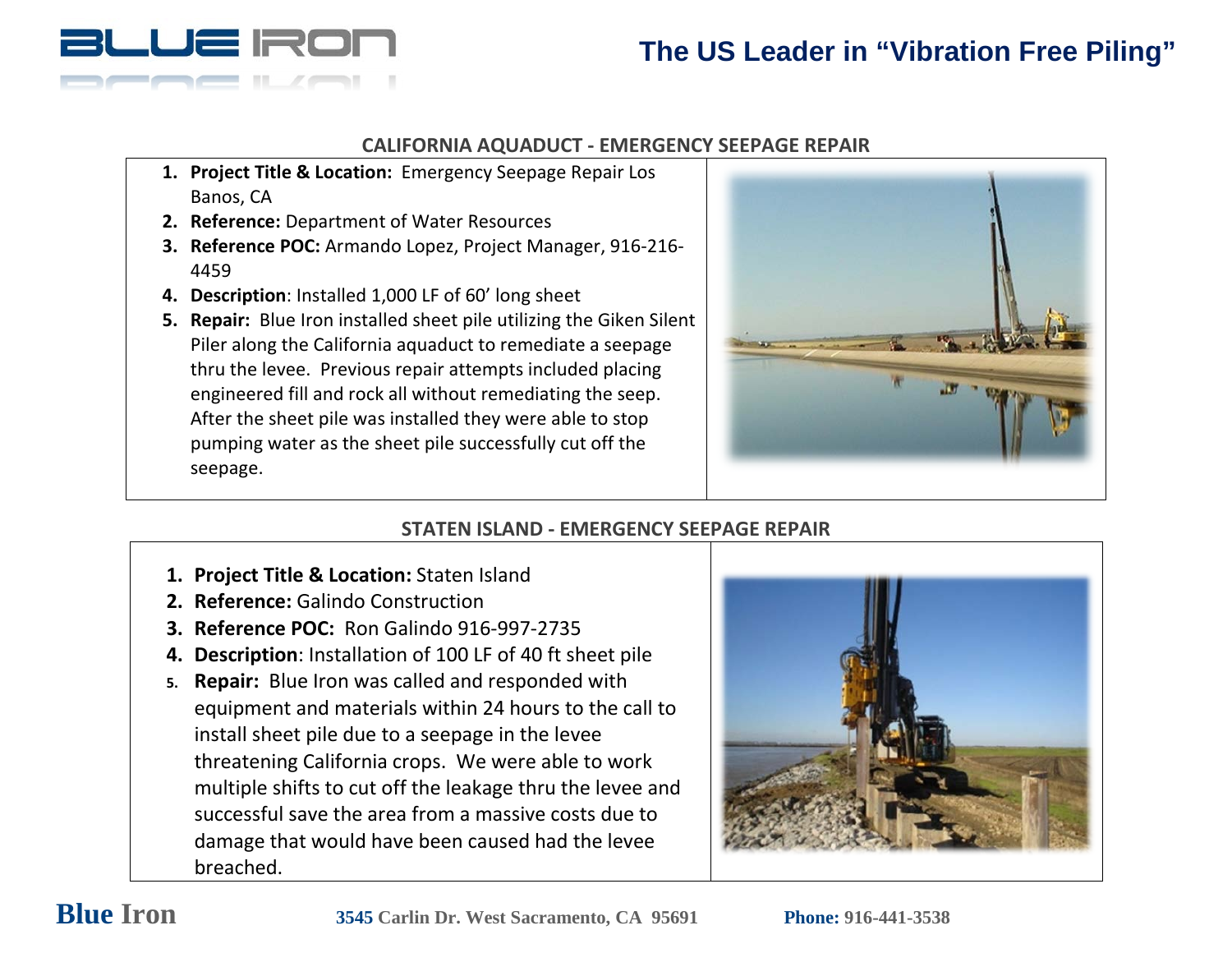

### **MERIDIAN EMERGENCY DRAINAGE COLLAPSE**

- **1. Project Title & Location:** Meridian, MS
- **2. Reference:** Hemphill Construction
- **3. Reference POC**: Tim Temple VP 601-932-2060
- **4. Description**: Installation of 200LF of 60ft long sheet pile
- **5. Repair:** Blue Iron was hired under an emergency response contract to Hemphill Construction under direction of the City of Biloxi, MS to install 200LF of steel sheeting. A large corrugated metal drain pipe had collapsed in very close proximity to an existing restaurant. The Press-In method was used because vibration would have caused the unstable slope to collapse. The sheeting was installed in 4 days over the Thanksgiving Holiday.



### **LONDON AVENUE CANAL – SEEPAGE REMEDIATION**

- **1. Project Title & Location:** London Avenue Canal
- **2. Reference:** US Army Corps of Engineers
- **3. Reference POC:** Chuck Brannon 504-862-2263
- **4. Description**: Installation of 14,000LF of steel sheeting for cutoff
- **5. Repair:** Blue Iron installed sheet pile utilizing Vibration Free methods directly adjacent to the existing floodwall to minimize seepage concerns along the floodwall. The sheet piles were driven thru dense sands and buried tree stumps without to provide water cut off.

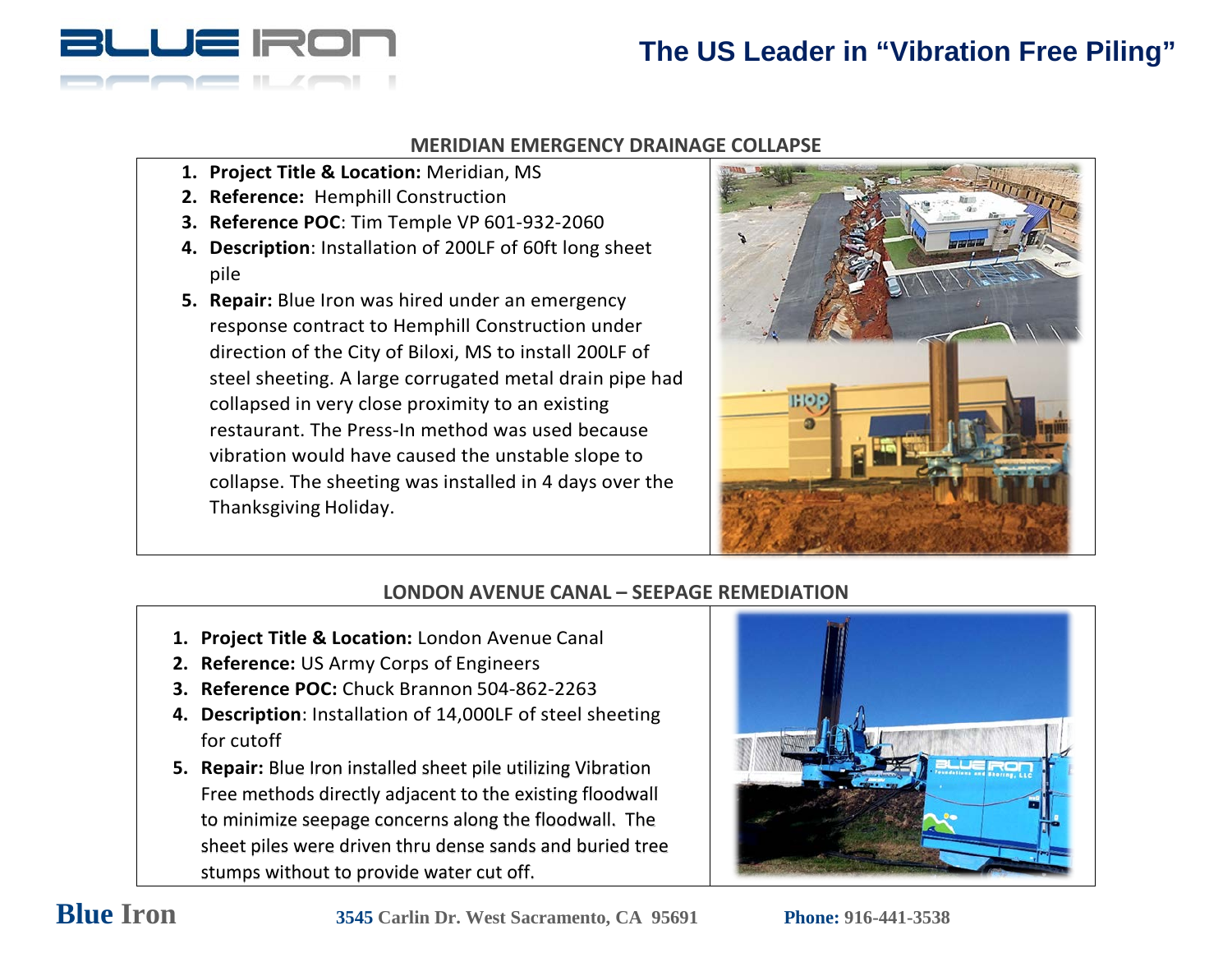

- **The Press-In Difference**  The Giken Silent Piler is a unique sheet pile installation machine that utilizes hydraulic forces to install and remove sheet pile. Unlike conventional pile driving, this system is free from vibrations and excessive noise.
	- The press-in method reduces ground disturbances and voids created by other pile driving methods, eliminating damage to nearby structures.
	- This technology provides the capability to install sheet pile in sensitive areas where excessive vibration and noise would negatively impact nearby occupants, underground infrastructure & levees, or wildlife.
	- The small footprint of the equipment allows installation of sheet pile in locations where space is limited or access is unavailable for conventional equipment.